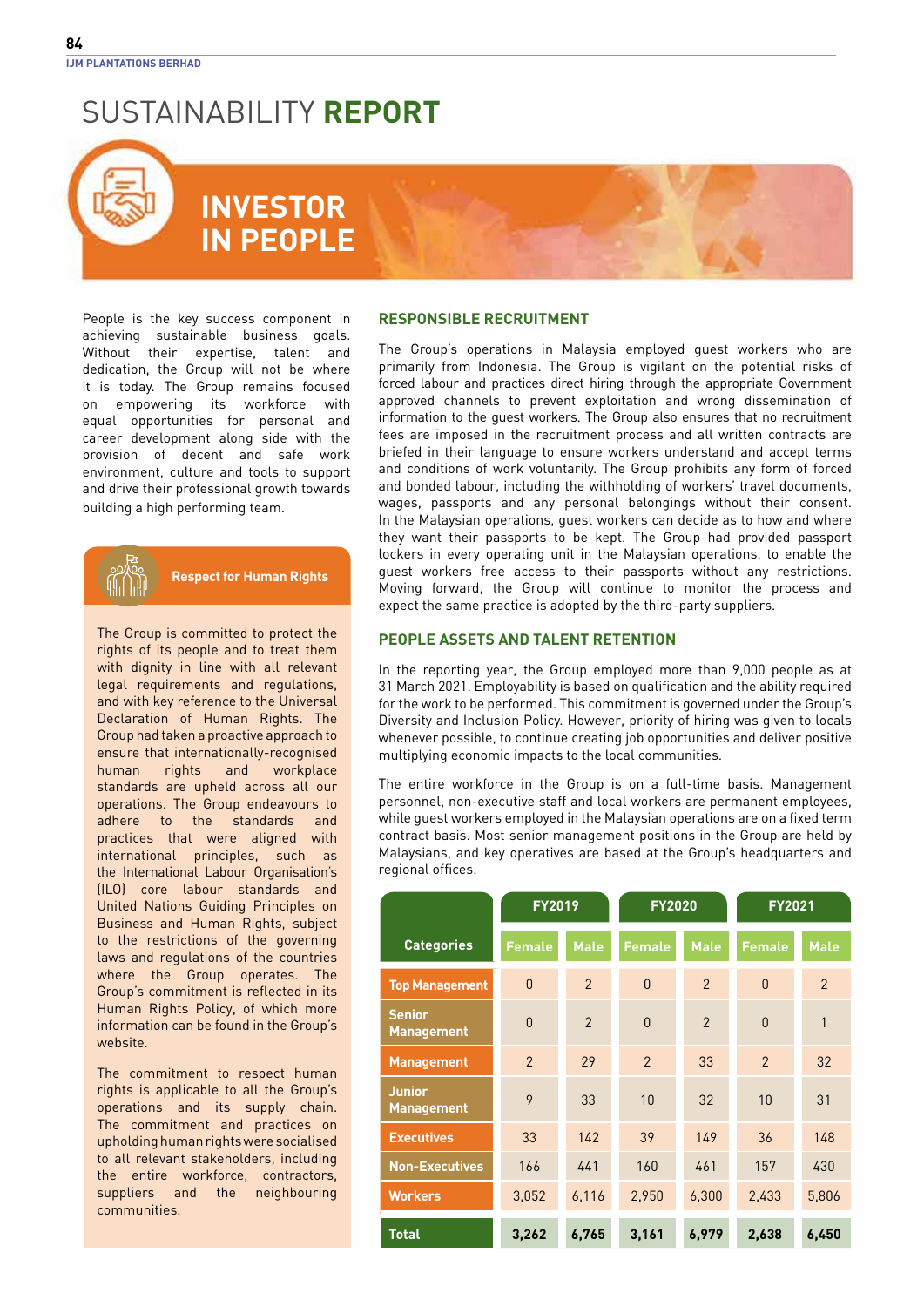IJМ

Both the number of employees hired and resigned were reduced in this reporting year. The Group also observed a lower turnover rate for all employees compared with the previous reporting year. Higher turnover rate was observed for Gen-Y and most of them were from the workers category. On average, the turnover rate for employees (excluding the workers category) was 8.4%, lower than both the previous reporting year (FY2020: 10.6), and the national average of 11%. Workforce recruitment and retention are challenging in the plantation industry due to the remoteness of the operations and the nature of plantation tasks. The Group recognised the importance of retaining quality employees than to recruit and train for a replacement employee of the same quality. Besides offering competitive remuneration and promoting a conducive working culture and environment, the Group will continue to nurture its young talent and empower them to explore adoption of innovative technologies in the operations.



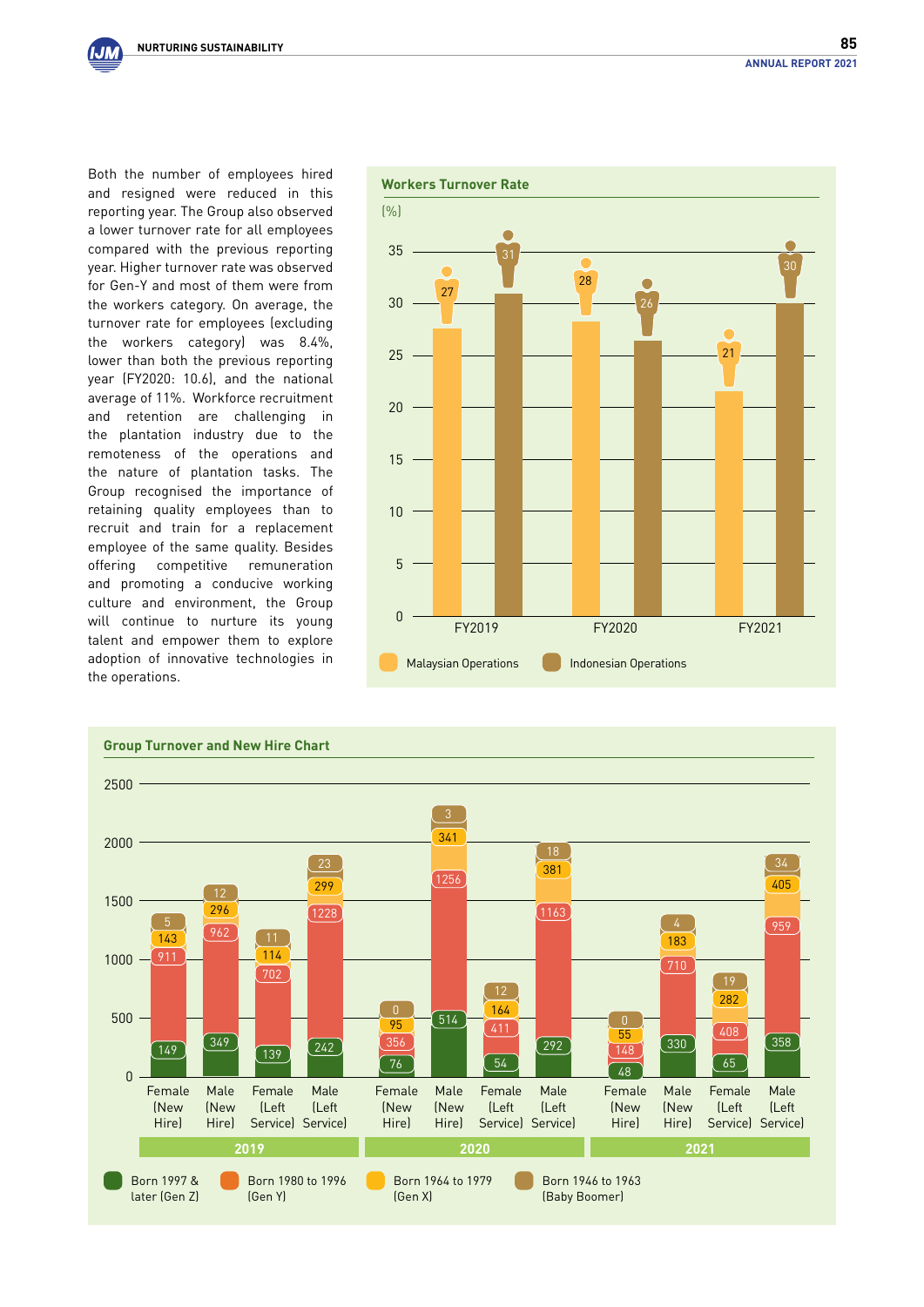#### **Empowering Women at Workplace**

The Group actively promotes the employment of women in the plantation industry. There were 29% of female employees in the Group holding various executive (from junior management to middle management) and non-executive positions, and a larger number were engaged in the field as sprayers, loose fruit collectors, maintenance and for upkeep works as well as that of household helpers. There were 22% of women in the management roles, and the Group also has 3 female directors on its Board of Directors, bringing in different sets of experience and expertise which help to enhance the governance of the Group.

The Group understands female employees faced various challenges and often family-oriented concerns. Day care centres and kindergartens are available in operating units to support the Group's female employees and their children. The Group also observed both maternal and paternal leaves in accordance with the local laws and requirements.

#### **Women Committee**

Women Committees were established in every operating unit with the assistance from the management. The representations were from the workers category and management to promote female participation and advancement in the workplace. The Women Committees also functioned as a grievance platform to manage and discuss issues specifically affecting women such as sexual harassment complaints and provide support for domestic violence victims. In the reporting year, hobby-oriented workshops such as face mask making classes, health related briefings and get-together activities were organised by the respective women committees in the operating units.



Women committee meeting in the Minat Teguh Estate

#### **Training and Development**

With 90% of the Group's workforce being in the workers category and with more than 20% annual turnover rate, it is imperative that competency or job specific trainings and retraining are regularly conducted. All employees were trained and re-trained under a structured skills development programme based on the individual training needs and the types of jobs performed.

Every operating unit organised its own annual training calendar to ensure that the training was carried out on a regular basis throughout the year. In addition, the scopes of training were extended and involved the relevant external parties, including the contractors and external crop suppliers. Due to the restrictions of movement during the COVID-19 pandemic, most of the training were organised virtually. The Group also encouraged its people to enhance their capabilities and knowledge through participation in various external webinar training programme, as well as the virtual conferences and seminars, which are useful to their job.



Virtual training was conducted for employees located in different operations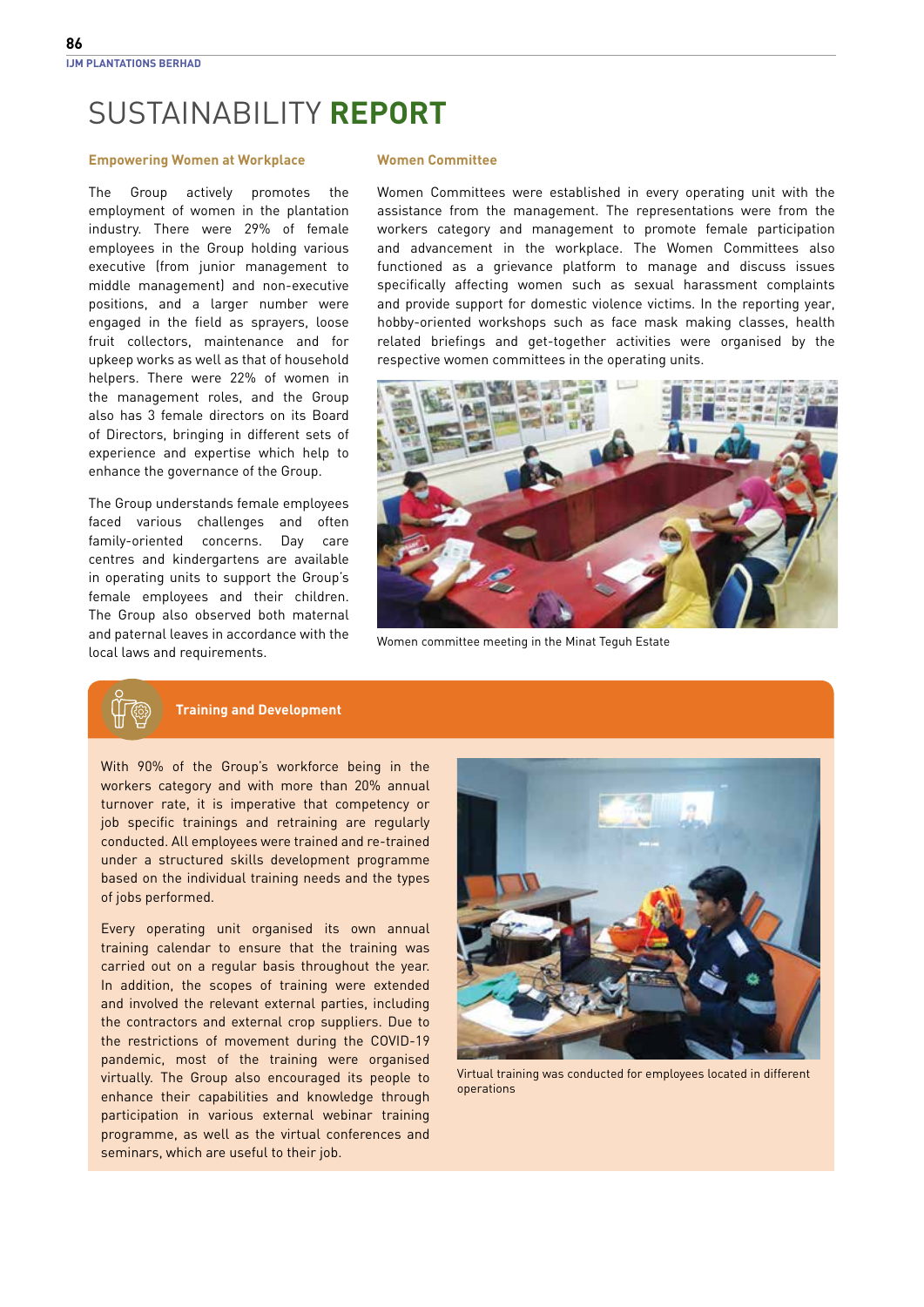

#### **Fair Remuneration and Benefits**

The Group strives to provide decent living and fair remuneration that support the development of the local communities. The Group is committed to pay fair wages to its employees and ensures that it meets at least the applicable minimum wages based on normal working hours, in the regions where the Group operates. The stipulated minimum wages are summarised in the table below.

|                                                                                       |           | <b>Monthly Minimum Wages</b> |       |       |       |       |
|---------------------------------------------------------------------------------------|-----------|------------------------------|-------|-------|-------|-------|
| <b>Country/Region</b>                                                                 |           | 2013                         | 2016  | 2019  | 2020  | 2021  |
| <b>Malaysia</b>                                                                       |           |                              |       |       |       |       |
| <b>Sabah</b>                                                                          | <b>RM</b> |                              |       |       | 1,100 | 1,100 |
| <b>Sabah</b><br>(Areas under the jurisdiction<br>of Municipal Council of<br>Sandakan) | <b>RM</b> | 800                          | 920   | 1,100 | 1,200 | 1,200 |
| <b>Indonesia</b>                                                                      |           |                              |       |       |       |       |
| <b>Bulungan</b>                                                                       | Rp.'000   | 1,875                        | 2,254 | 2,865 | 3,109 | 3,109 |
| <b>Kutai Timur</b>                                                                    | Rp.'000   | 1,765                        | 2,276 | 2,894 | 3,140 | 3,140 |
| <b>Lampung</b>                                                                        | Rp.000    | 1,150                        | 1,763 | 2,386 | 2,589 | 2,674 |

Tasks on the plantations are typically productivity-based that are either remunerated daily or by piece rates. The Group ensures that the piece rates are calculated to meet at least the stipulated minimum wages. During the low crop season, the workers were re-assigned to other work in order to achieve the minimum wages. While during the high crop season, the workers were provided with productivity bonuses when they exceeded their volume targets.

Wage payments were made timely and wage records were countersigned by the workers to acknowledge receipts and they were briefed to understand how the payments were calculated. Employees' performances were appraised annually with discretionary salary increments and bonuses awarded accordingly. In addition, the Group practices a gender equality policy on wage payments and all employees were remunerated fairly without discrimination.

For eligible employees, benefits such as long-term incentive programmes involving share options were granted based on the annual performance appraisals, organisational performance and governed by the established By-laws of the Company. Other benefits, such as housing, free healthcare, transportation to schools for their children, utilities, sports facilities, places of worship and day care centres were also provided in the operating units. For employees who had served for more than 20 years, their contribution was dully recognised with the Group's Long Service Awards. In the reporting year, 27 employees in the Malaysian operations were awarded with the Long Service Award.



Semi-detached houses for workers living in plantation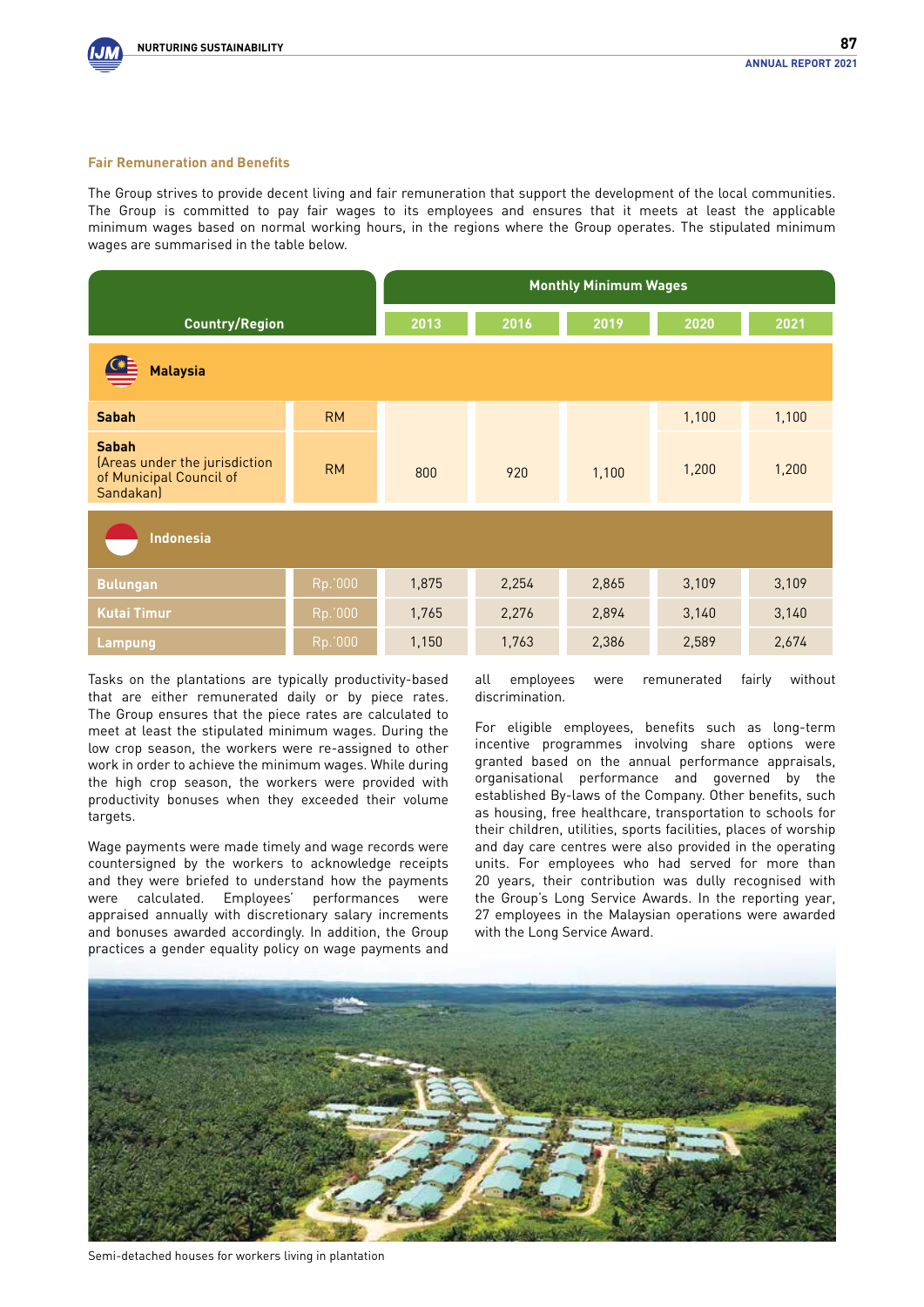The Group provides a communityliving environment that is safe, conducive and connected. Houses were equipped with facilities for water, sanitation and electricity. The Group continued to upgrade and conduct regular maintenance works on the existing housing facilities while constructing new houses in stages. With the enforcement of Workers' Minimum Standards of Housing and Amenities Act 1990 (Act 446) in Sabah, the Group will re-evaluate workers' facilities to ensure compliance to Act 446.

The Group also encourages its employees to participate in sports with the provision of sporting facilities such as football fields and in door facilities in the operating units. Friendly matches and outdoor activities were organised to foster teamwork among the employees.



Morning stretching exercises at PTS mill



20-year Long Service Award for employees in the Malaysian operations



**Employees Engagement and Communication**

The Group's management regularly engaged its employees through various platforms. Induction programme was formulated to ensure the Group's policies and procedures were briefed and adopted by the newly recruited employees during their orientation periods. Besides, consultative meetings, town-hall engagements and surveys were organised to help management to understand and identify the strengths and opportunities towards creating a better workplace. Joint Consultative Committee ("JCC") meetings together with safety and health committee meetings were organised every three months to discuss various aspects relating to the workplace and living environment. The workers' representatives in the committee were freely elected by the workers in their respective operating units. Bipartite meeting in Lampung estate



JCC meeting in Sabang Palm Oil Mill-1



#### **Freedom of Association and Collective Bargaining**

The Group respects the rights of its employees to form organisations and join trade unions of their choice and recognises their rights to bargain collectively. Through joint consultative platforms, the management is able to engage with its workforce and mutually address remuneration and social related concerns. The Group also encourages its employees to voice their concerns and ensure collective agreements that reflect their concerns.

In the reporting year, 408 of the employees in the Group's Indonesian operations are members of various unions. For operations where formal unions do not exist, communication and engagement were through the joint consultative committee ("JCCs") and other similar bipartite platforms for its employees to raise their concerns.

#### **Grievance Procedure and Whistle Blowing Channel**

The Group does not tolerate any violations of human rights principles and will address in a fair, effective and consultative manner any grievances or complaints. The Group's guidelines and grievance procedures to handle social related issues are stated in the Group's Social Manual.The grievance procedures provide a non-discriminatory and fair treatment framework for all involved stakeholders. The Group encourages an open culture in which workers and managers or supervisors can resolve grievances directly at the operational level. The Group also provides anonymous whistle blowing channels as platforms to report violations against procedures without the fear of repercussions. Complaints can be lodged manually using the complaint forms from the respective operating units' offices and addressed to any head of operating units or departments in the Group or email to ijmplt@ijm.com. Another channel for reporting grievances in relation to sexual harassment or domestic violence is through the Women Committees in the operating units, where the committees were trained in handling such issues.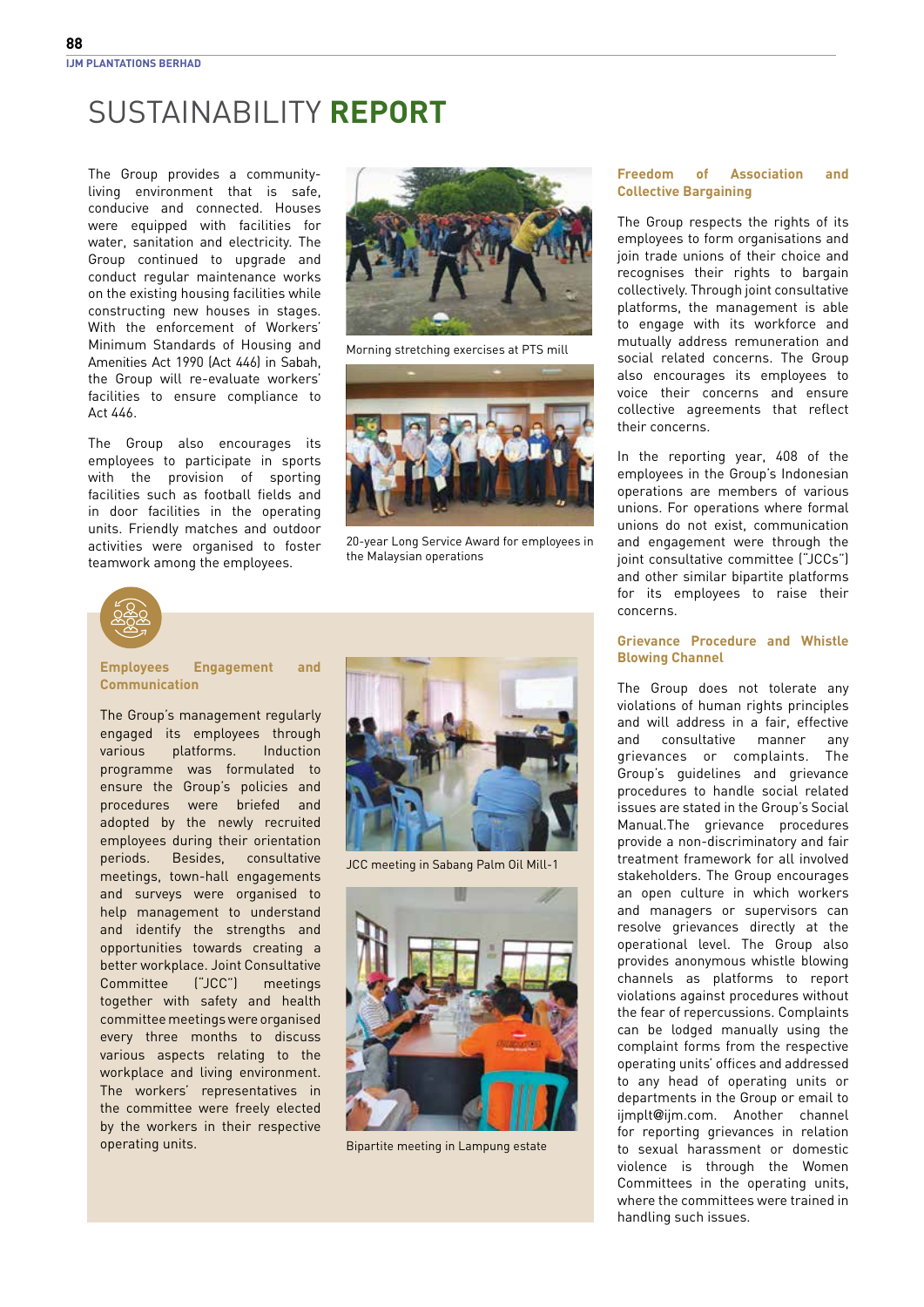

#### **Children's Protection and Well-Being**

The Group adhered to the minimum age of employment and prohibits the employment of child labour in the operations. The minimum age of employment is defined by law and is made known to the recruitment team, operations, suppliers and contractors throughout the Group's business supply chain. Awareness programme was also often conducted for parents to understand the importance of education and to keep their children out of the fields.



### **Education and Childcare**

Plantations are generally located in remote areas and near villages with little access to education. Basic education and day care centres were provided at the operating units to ensure the workers' children had access to basic education and young children were taken care of during working hours. Transportation for children in the operations to the local schools and learning centres were provided by the respective operating units.

The Group continues to upkeep and maintain the 4 existing Humana Learning Centres and 2 units of Community Learning Centres in the Malaysian operations. In addition, the Group operates 25 day care centres and 6 kindergartens to cater for the children in the operating units.

Amid the COVID-19 pandemic, most of the time the classes were conducted virtually, or through in situ dissemination of homework and reading materials, which enabled the children to home study. Notwithstanding the above, SOPs were strictly adhered to protect the schoolchildren when the learning centres were allowed to reopen.

In the Indonesian operations, the Group continued to financially support the local schools and its teachers who provide education for local students in the locations where the Group operates, that includes schools in Sajau Pura Village, Rimba Hijau, Bual-Bual, Pulau Miang, Desa Kerayaan and Desa Susuk Dalam.



Day care centre in Prima estate



Schoolchildren were frequently reminded on self-hygiene and sanitation





Vaccination programme for young children



Supplements provided for expectant mothers

The employees living in the operating units have access to free healthcare facilities in the sites. Qualified Doctors or medical staff were stationed in the clinics in the operations and provide basic healthcare and first aid treatments to the employees and their dependents living in the operating units. Visiting Medical Officers ("VMO") often conducted programmes and visits especially for women and children. In addition, the Group ensured that expectant and breastfeeding mothers were reassigned from work that may be hazardous such as chemical spraying or fertilisation applications.

Vaccination and health checks for children in plantations were also conducted by the clinic nurses and by the local health department officers. Supplemental food was distributed to the workers' children for their better health and well-being in the Indonesian operations.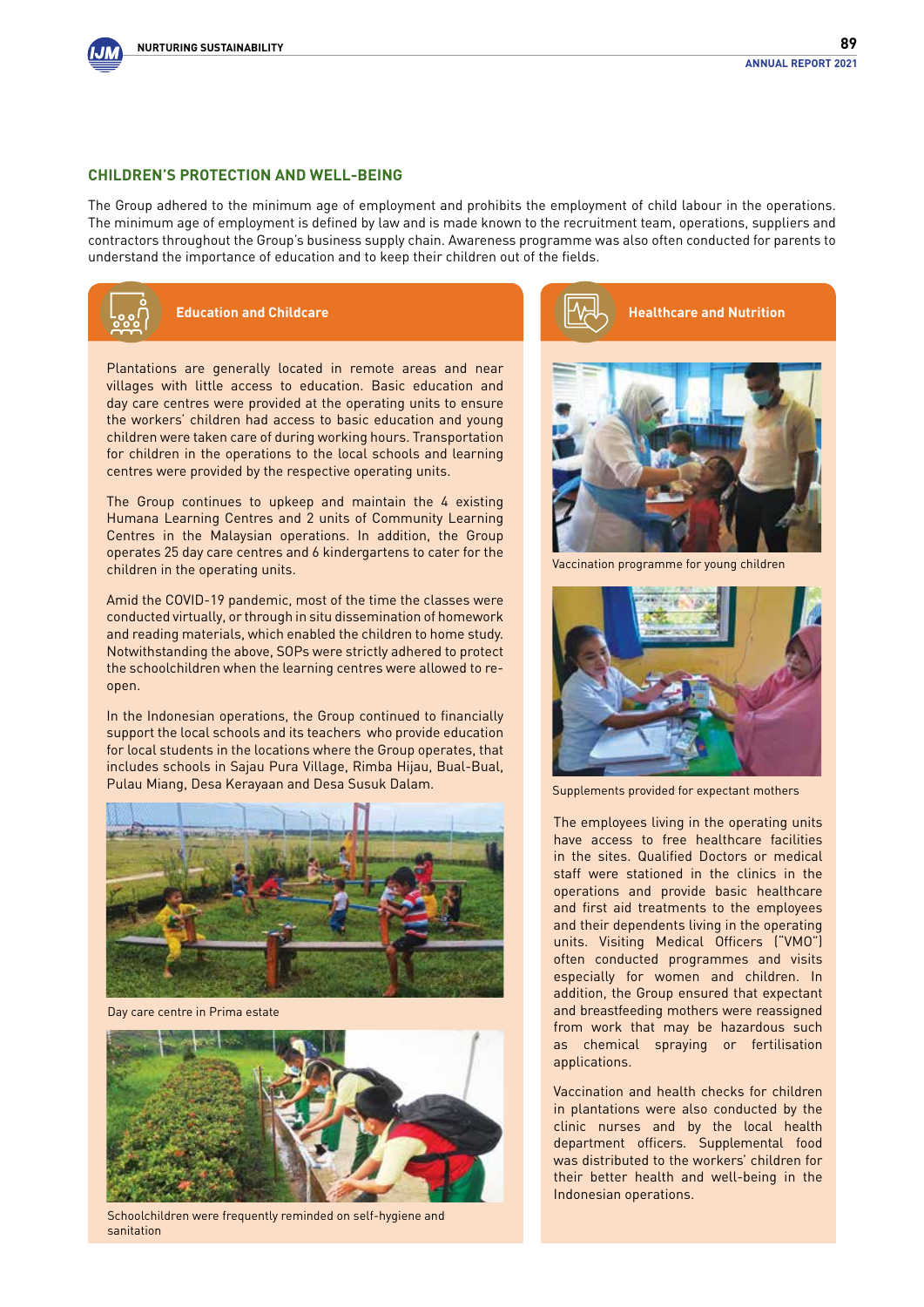#### **Occupational Safety and Health**

The Group recognised its responsibility in a creating strong safety culture that promotes an injury-free workplace to safeguard the well-being of its employees. The Group's commitment in securing a safe and healthy workplace for all employees and contractors engaged at work is reflected in the Group's Environmental, Occupational Safety & Health Policy.

The Group adopted a proactive and preventative approach to safety and health through workplace risk mitigation measures, health initiatives and safety training programmes to keep the people safe and healthy in the workplace.



In securing the safety and health of the employees and its relevant stakeholders, the following strategies were in place:

Implementing an inclusive OSH management system based on the prevailing legal requirements and guidelines

Adopting risk-based approach to identify, manage and take preventive measures on the potential hazards and risks in the workplace

Conducting refresher training on safe operating procedures and respective competency training to ensure the employees are technically competent in handling their job tasks

Conducting internal audits and inspections by in-house Safety and Health Officers

Organising regular dialogues and engagements with stakeholders on the safety and health related issues

Pursuing continuous improvement, i.e. reviewing the adequacy of safe operating procedures

#### **OSH Performance**

The Group's ultimate aim is to avoid incidents that will risk the employees' life and to achieve zero fatality cases. In the reporting year, the Group is pleased to observe zero fatality for both the Indonesian and Malaysian operations.

However, the total accidents with lost days increased in the reporting period. The Group also recorded higher Lost Time Injury Frequency Rate ("LTIFR") of 12.35 cases of accidents with lost days in one million hours worked, and 47.40 in the Group's Lost Time Injury Severity Rate ("LTISR"), which was the number of days lost in every one million man-hours worked. The majority of the injuries were caused by road accidents, thorn pricks, cuts from sharp tools, insect bites, eye injuries and irritations from falling debris, and injuries caused by mechanical hazards in the processing operations.

|               | <b>Total</b><br>accidents<br>with lost<br>days | <b>LTI Frequency</b><br>rate<br>(per 1,000,000<br>hours worked) | <b>LTI Severity</b><br>rate<br>(per 1,000,000<br>hours worked) | <b>Fatalities</b>          |
|---------------|------------------------------------------------|-----------------------------------------------------------------|----------------------------------------------------------------|----------------------------|
| <b>FY2019</b> | 168                                            | 8.29                                                            | 31.57                                                          | 0                          |
| <b>FY2020</b> | 149                                            | 7.11                                                            | 29.96                                                          | $\boldsymbol{\mathcal{P}}$ |
| <b>FY2021</b> | 239                                            | 12.35                                                           | 47.40                                                          | 0                          |

#### **Accident Mitigation and Safety Intervention**

The Group placed great emphasis on the competencies of employees working at higher risk stations and behavioural safety to ensure the safety of employees in the Group. All employees working at higher risk stations or job tasks were trained and evaluated to ensure that they were competent in carried out specific job tasks. Additionally, supervision on the respective stations were tightened with working permits to ensure works were done in accordance with the safety procedures.

The Group also trained the employees to be able to respond to workplace accidents and had the knowledge or ability to respond and assist the people around them. Training on first aid, emergency response during fires, floods and accidents, as well as simulation training were conducted for all the people at the workplace including their dependents living in the operating units.



**Total safety & health related training in FY2021:** 

**389 training sessions with 16,108 participants**





First aid training Training on safe operating procedures in operating grabber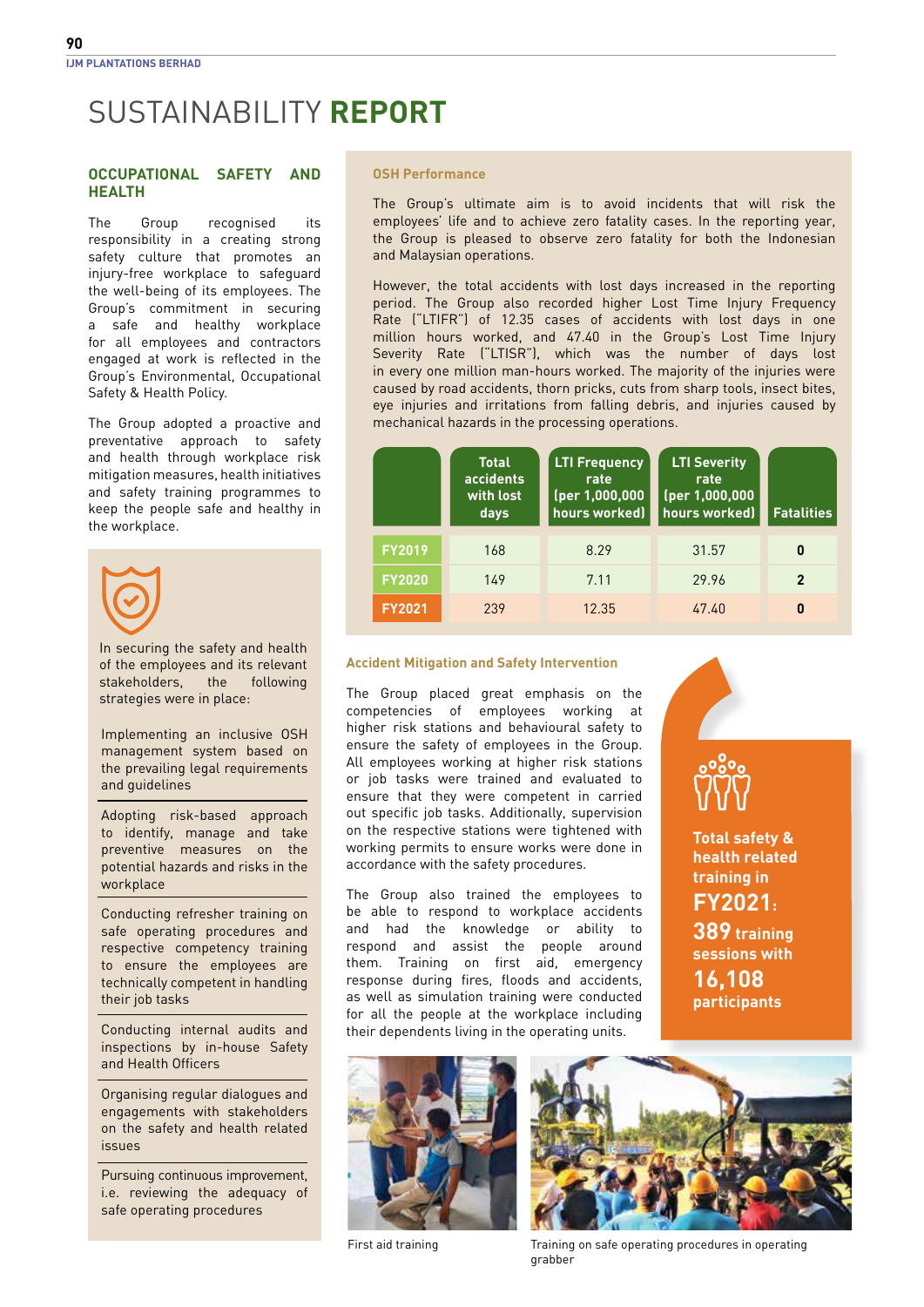In addition, all newly recruited employees were trained under the safety induction programme to ensure the overall safety contents were covered prior to starting their work. Annual safety campaigns were also organised at every operating unit to promote safety awareness among the workers. Accident simulations and safety equipment demonstrations were performed during the safety campaigns.

The Group also regularly reviewed all the operations that posed safety hazards and with potential safety risks, especially on the operations where fatal accidents had occurred. The Group had ceased the usage of tractors in transporting people in the Malaysian operations, which posed high safety risk to the passengers. Dedicated passenger trailers were custom-made with appropriate safety features such as emergency exits and emergency brake system. In addition, the FFB trailers were design modified, with consent from DOSH, to have a designated sitting compartment for loaders, to ensure the safety of the loaders during crop evacuation operations.



Machinery Inspection



Noise monitoring at IPS Mill



Dedicated passenger trailer is used for ferrying workers in field

**Work-Related Illnesses**



Annual health surveillance for workers exposed to health hazards

The Group identified various work-related hazards and potential illnesses through the Hazard Identification, Risk Assessment and Risk Control ("HIRARC") system and risks assessments such as Chemical Health Risk Assessment ("CHRA") and Noise Risk Assessment ("NRA"). The Group ensures all the employees who are potentially affected by the working environment or exposed to chemicals hazardous to health were screened under the annual health surveillance programme. This includes their hearing assessments, blood and urine tests to ensure that the employees are healthy and fit for the job tasks. The records of

the health assessments were maintained to keep track on their health trend. In the reporting year, no work-related illnesses were reported.

The Group provides free basic medical care and dispensary services in the operating units which are managed by qualified hospital assistants or medical staff. The medical staff are responsible to provide first aid responses and basic medical attention for both occupational and non-occupational requirements. The medical staff are also responsible to conduct periodic health monitoring for workers whose lines of work are at risk of work-related illnesses. During emergencies and serious cases, transportation or ambulance is used to send the patients to the nearest government medical facility. Health programmes to prevent and control the transmission of dengue and other contagious diseases were implemented. Regular cleaning-up and fogging activities were organised to ensure the living environment and sanitation conditions were satisfactory and to prevent the transmission of the dengue virus. In addition, routine inspections were also carried out by the estate's medical staff to ensure the surrounding hygiene standards were maintained and to identify any potential health issues or risks at the housing areas.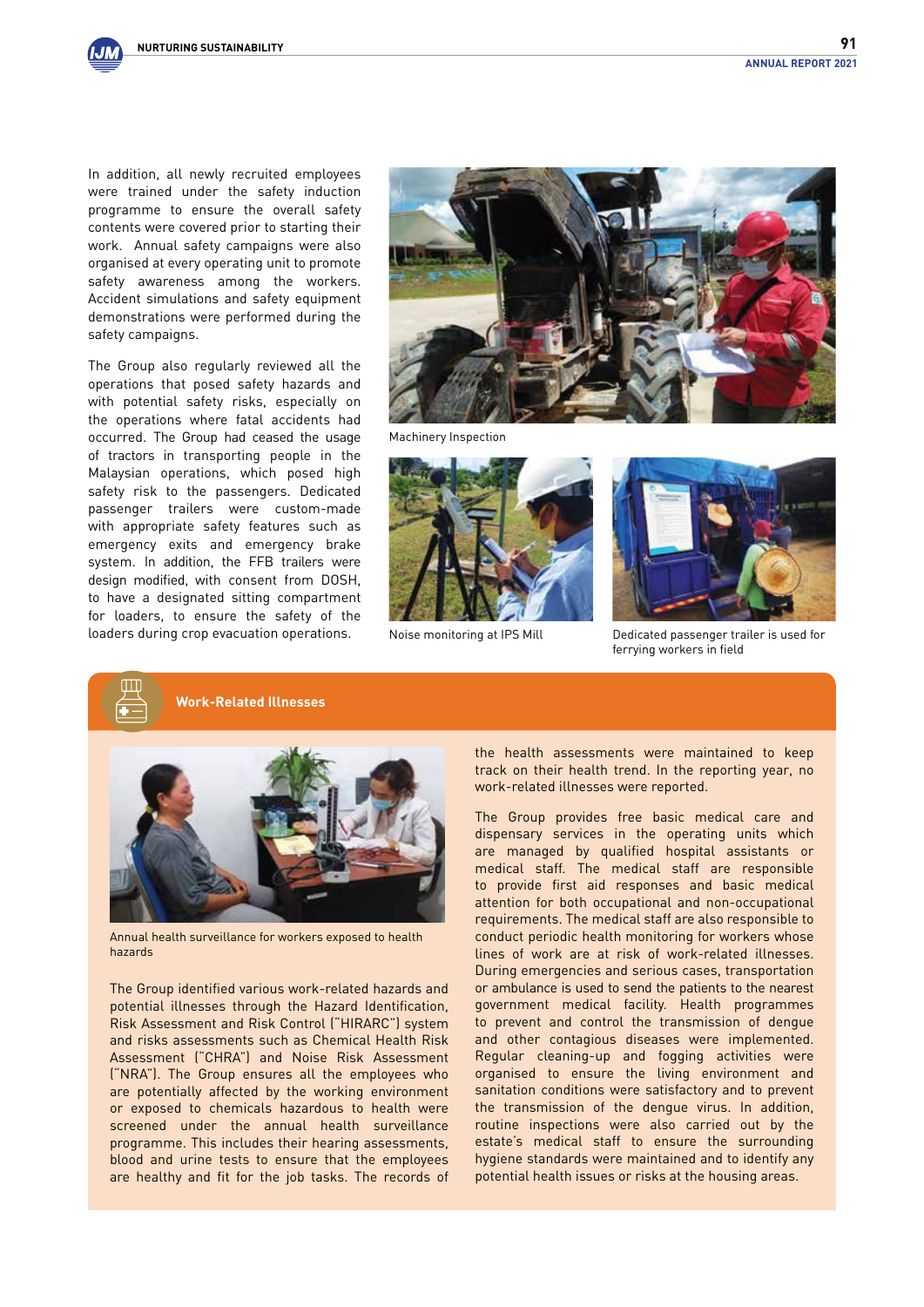

#### **Security in Operations**

The Group worked closely with related local government agencies to safeguard the estates and associated facilities to provide a secure environment for the employees living in the operating units. Internal security personnel were involved to enhance the security patrolling and formed the 'Rukun Tetangga' patrol teams in order to be always watchful and alert on the surrounding areas within the various plantations. Security is also a highlighted topic of discussion during the JCC deliberations held quarterly.

In addition, the Group had adopted the lock-down policy in its operations to safeguard and protect its employees and their families during the COVID-19 pandemic. Main entrances at operating units were securely guarded and all other entrances were closed to monitor the movements of the people and tightened the security checks during this control period.



### **Managing COVID-19 Crisis**

The Group proactively adapted to the pandemic situations with prevailing SOPs and guidelines to ensure the people remain safe and healthy. Furthermore, the Group adopted the voluntary lockdown strategy where all movements in the operations were restricted and any visitation to the operations were subjected for prior approval from the Management. There is no doubt that adopting such strict SOPs will require collective efforts from all the employees and to some extent, has resulted in personal sacrifices, to protect the people from the disease while ensuring business continuity with minimal disruptions. The Group is grateful on the dedication and perseverance of its people during this unprecedented time, and together navigated through the complex challenges amid this COVID-19 pandemic.

In the reporting year, 9 employees in the Malaysian operations and 63 employees in the Group's Indonesian operations were unfortunately tested positive for COVID-19. However, with strict measures and timely response mechanisms, the Group was able to break the chain of COVID-19 transmissions and all the affected employees recovered and returned to work.

The COVID-19 pandemic has affected our daily lives with behavioural changes and new norms. Among the preventive actions and mitigating measures undertaken to help contain the potential spread of the virus and ensure the well-being of the employees were as follows:



Daily online meetings among the Crisis Management Committee members to update and discuss various issues in reference to the disease.





Screening of COVID-19 symptoms such as checking body temperature and other COVID-19 symptoms on a daily basis by specially trained staff or medical staff.



Sanitising the common areas and workplaces regularly.



Providing clinical face masks to employees and appropriate PPE for medical staff in the estate clinics and employees carrying out the regular screening of symptoms.



Conducting swap tests on the employees in the operations.



Ensuring sufficient supplies of essential food at on-site food store.



Distributing essential food supplies to employees in operating units.



Supporting emotional well-being through online wellness programme.